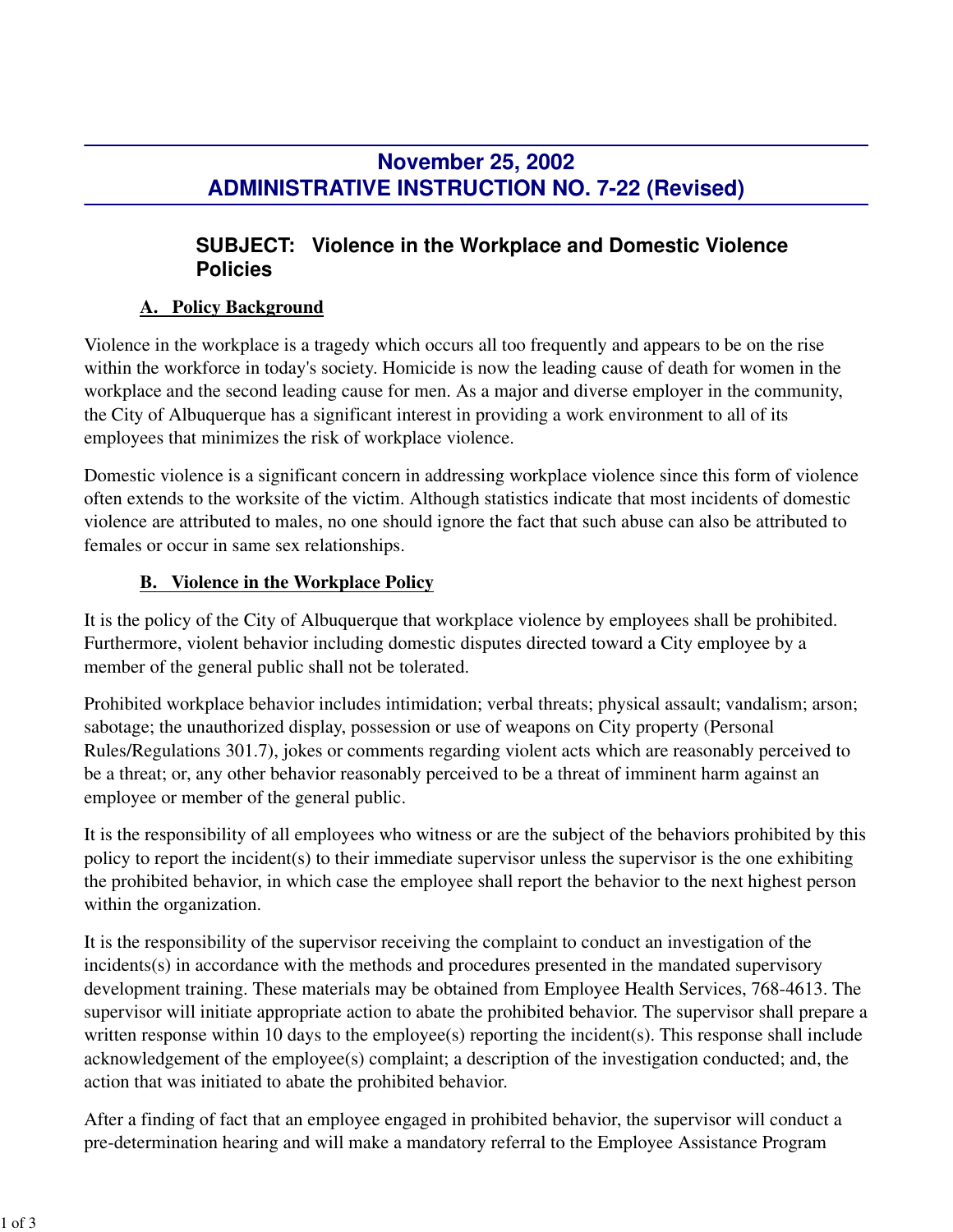(768-4613) and impose disciplinary action up to including termination.

#### **C. Implementation Guidance**

Workplace violence is highly situational, requiring creativity and judgment to be applied to a specific situation.

Upon occasion, employees may encounter situations in which the threat of immediate harm from another employee or the general public may occur. In the vast majority of these situations, employees can de-escalate the situation. Examples of appropriate de-escalation techniques include:

- 1. Offering to transfer an irate caller on the telephone to a supervisor.
- 2. Requesting the intervention of supervisor.
- 3. Walking away from the situation.
- 4. Staying in control of speech and behavior. Do not retaliate or respond in kind.
- 5. Contacting security or APD to have the offender removed from the premises.

Appropriate action which could be initiated by the supervisor to abate prohibited behavior by an employee might include:

1. Referral of an employee to the City's Employee Assistance Program. This is initiated by contacting the manager of Employee Health Services, 768-4613.

2. Referral of an employee to the City's Medical Director for a Fitness for Duty examination. This is initiated by contacting the HR Administrator of the Human Resources Department, 768-3700.

3. Placing the employee on administrative leave. 4. Imposing disciplinary action up to and including termination from City employment.

5. Offering assistance and cooperation in filing a criminal complaint against the offender.

Appropriate action which could be initiated by the supervisor to abate prohibited behavior directed at a City employee by the general public might include:

1. Notifying the individual that a complaint has been filed by the employee. The specific prohibited behavior should be stated and the individual advised that this behavior violates City Policy, will riot be tolerated, and may result in legal action.

2. If possible, eliminate or reduce the opportunity for future contact between the employee and the individual.

3 Assist the employee in filing a criminal complaint against the offender.

## **D. Domestic Violence/Civil Protection Orders**

It is the intent of this policy to encourage employees to self-disclose situations relating to domestic violence. Employees shall notify their supervisors the workplace may be in danger from the perpetrator. Employees shall notify their supervisor and the Employee Health Services Manager when the City worksite has been included (or is requested to be included) in a civil protection order and to provide a copy of the civil protection order to their supervisor.

Supervisors have the responsibility to take reasonable steps to honor the civil protection order and to